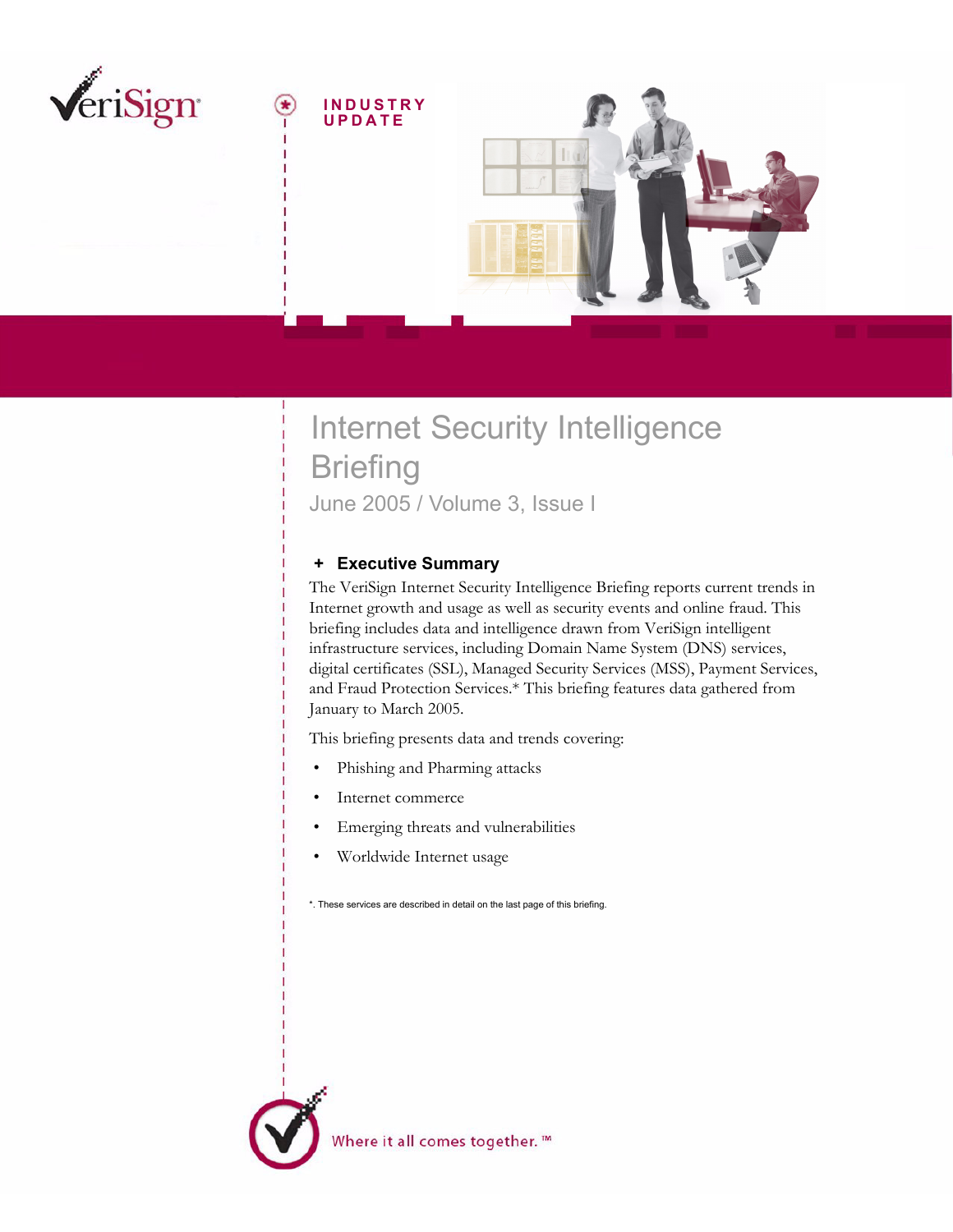

# Table of Contents

| + | <b>Executive Summary</b>                          | 1   |
|---|---------------------------------------------------|-----|
| + | Summary of Key Internet Statistics                | 3   |
| + | Phishing & Pharming - The New Threats             | 4   |
|   | <b>Changing Attack Tactics</b>                    | 4   |
|   | Pharming                                          | 4   |
|   | <b>Stopping Pharming</b>                          | 6   |
|   | Secure Internet Letterhead                        |     |
| ÷ | Internet Commerce and Fraud                       | 9   |
|   | Threats and Trends                                | 10  |
| + | Internet Usage                                    | 12  |
|   | Growth in Domain Registration                     | 12  |
|   | Growth in SSL Certificates                        | 12  |
|   | Secured Seals Served                              | 12  |
|   | <b>DNS Queries</b>                                | 12. |
|   | DNS Queries by Type (Email vs. all Others)        | 13. |
|   | About the Internet Security Intelligence Briefing | 13  |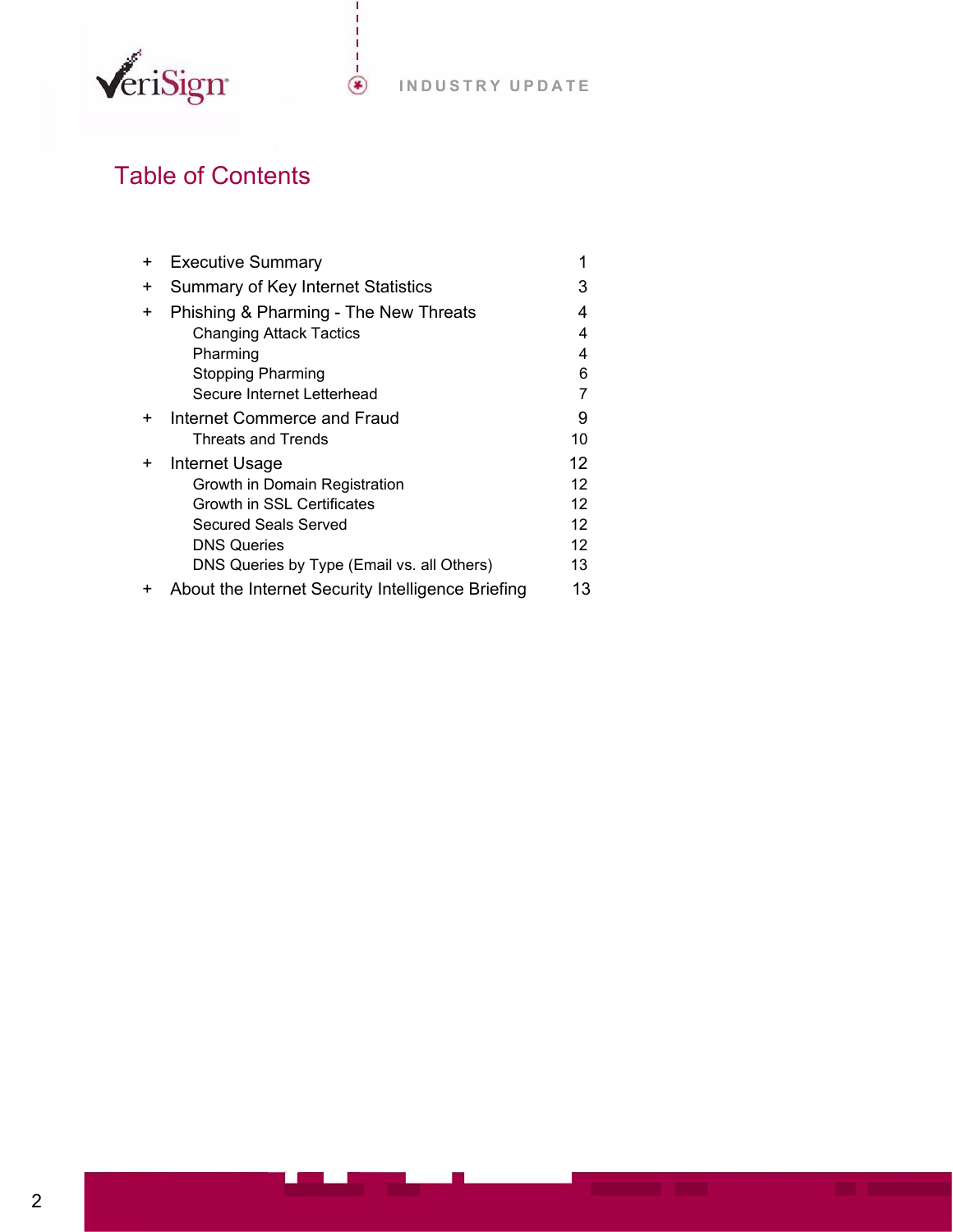

# <span id="page-2-0"></span> **+ Summary of Key Internet Statistics**

During the period January through April, 2005, VeriSign has observed steady growth in overall Internet usage and e-commerce activity, as shown in the table below. Year over year, new .com domain registrations grew by 28 percent, and new .net domain registrations

 $(\bullet)$ 

grew by 21 percent. Also, the average number of Secured Seals delivered daily experienced a significant rise in the first quarter of 2005, which demonstrates increasing consumer awareness of only transacting e-commerce with secured Web sites.

#### Key Internet statistics

|                                                                                                 | Q1 2004    | Q2 2004  | Q3 2004  | Q4 2004  | Q1 2005   |
|-------------------------------------------------------------------------------------------------|------------|----------|----------|----------|-----------|
| Year-over-year growth by quarter in<br>com registered domain names.                             | <b>20%</b> | 23%      | 25%      | 26%      | 28%       |
| Year-over-year growth by quarter in<br>net registered domain names.                             | 18%        | 20%      | 21%      | 21%      | 21%       |
| Average number of DNS Queries<br>answered per month in each quarter                             | 337.0 B    | 379.9 B  | 380.3 B  | 389.2 B  | 395.8 B   |
| Total number of active VeriSign®<br><b>SSL Certificates worldwide</b>                           | 414,092    | 430,243  | 447,621  | 454,621  | 462,291   |
| Average number of VeriSign®<br>Secured <sup>™</sup> Seals Served Daily                          | 2.7 M      | 4.7 M    | 7.6 M    | 9.4 M    | 13.7 M    |
| Total Dollar Amount of Settled<br>Transactions Processed by VeriSign<br><b>Payment Services</b> | \$8.68 B   | \$8.51 B | \$8.77 B | \$9.65 B | \$10.69 B |
| Total number of Settled Transactions<br>Processed by VeriSign Payment<br>Services               | 58.66 M    | 57.45 M  | 61.62 M  | 67.79 M  | 71.29 M   |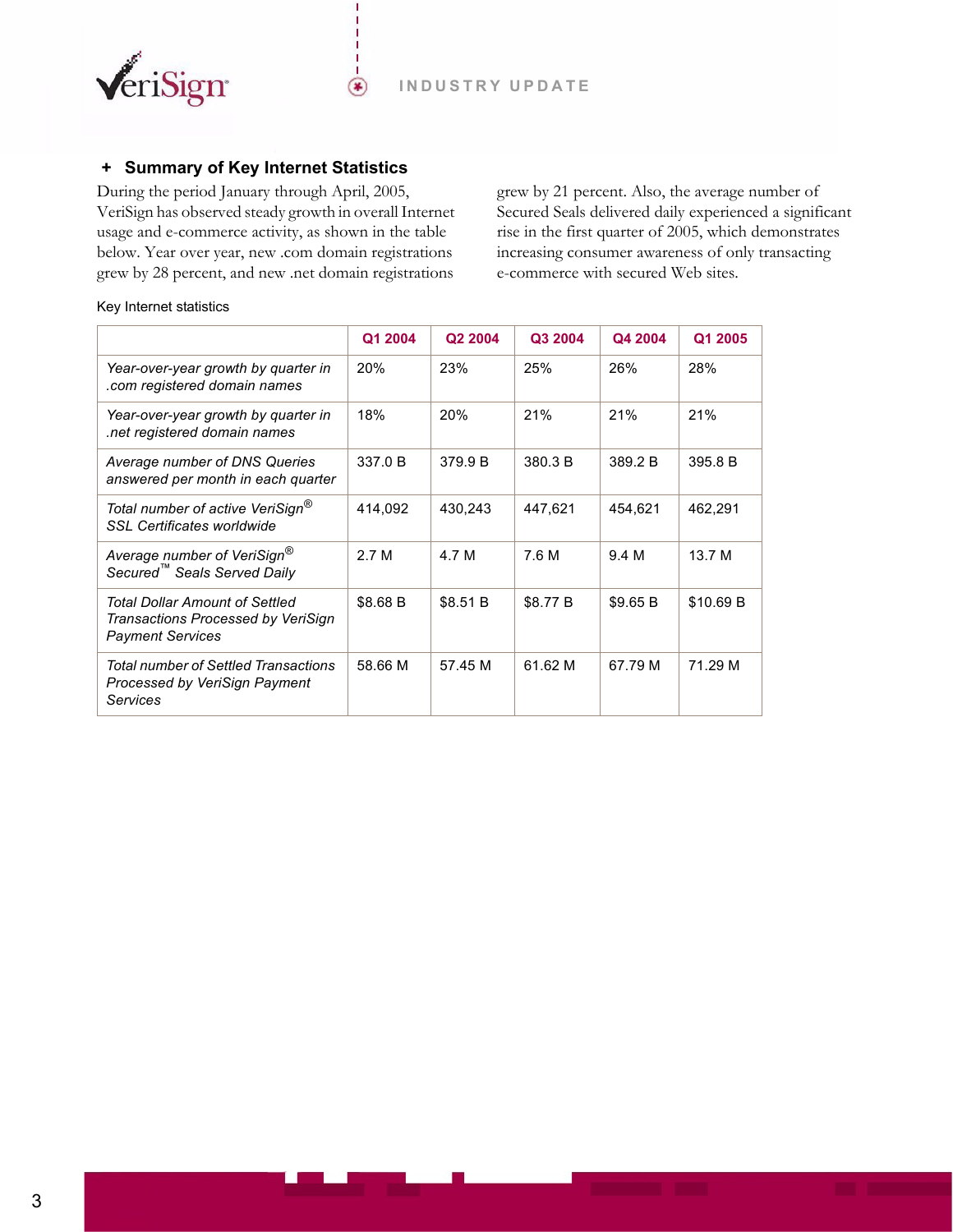

## <span id="page-3-0"></span> **+ Phishing & Pharming - The New Threats**

⊛

On March 16, 2005, a hacker (or group of hackers) launched a widespread series of Domain Name Service (DNS) Cache Poisoning attacks. These attacks were possible because of vulnerabilities in several different products from a variety of vendors. When users tried to connect to popular Web sites like Google or eBay, they were directed to a malicious Web site from which spyware and adware were distributed.

At the time of this attack, VeriSign Managed Security Services (MSS) noted that many more attackers than usual were attempting to reach DNS servers on our customers' networks. Further analysis showed that these attackers were looking for DNS server versions in an attempt to locate vulnerable servers. (This activity was detected by intrusion detection system (IDS) devices managed and monitored by VeriSign MSS. No compromises were detected in our customers' networks during this attack. See [Figure 1](#page-3-3) below for details).



<span id="page-3-3"></span>Figure 1 On March 16, 2005, Verisign MSS noted a large increase in the number of probes of DNS servers, corresponding with reports of DNS Cache Poisoning attacks.

## <span id="page-3-1"></span>Changing Attack Tactics

A phishing attack is a confidence trick that uses email spam to spread. In computer security terms, it is a "social engineering" attack, in that it does not exploit technical flaws, but fools people into revealing

information. The consumer receives a message that appears to come from a bank, but which redirects the consumer to a malicious Web site. The attacker typically asks the consumer to verify his or her account information, often claiming that something bad will happen (for example, losing access to funds) if the consumer does not promptly comply. An unsuspecting consumer might go to a malicious Web site called a capture site, and give away private information to the attacker.

Each phishing attack only works for a short period of time. Most attackers indiscriminately send out thousands of email messages to potential victims. The bank quickly learns that it is being attacked; some of its customers might receive the email and contact the bank to confirm that the request is legitimate, and some people who are not customers might receive the email and contact the bank, asking why they received the email. To protect its brand, the targeted bank uses any means available to respond to the threat; the attack is a direct public challenge that the targeted brand cannot possibly ignore.

Some phishing gangs have begun to replace social engineering with software engineering, exploiting software flaws to redirect unsuspecting consumers to capture sites. These attacks require a far higher level of technical sophistication than social engineering attacks, but can be much harder to detect.

One technique for stealing private information through security flaws is through malicious software (malware) that monitors a user. Malware can be installed through viruses, worms, or Trojan horses, and is often included with downloaded software. This identity stealing software can monitor what a user types, forwarding this information to the hacker through the Internet. Luckily, users can mitigate such attacks through anti-virus, spyware detection, and firewall software.

## <span id="page-3-2"></span>Pharming

Pharming is an alternative technique that does not try to fool people through fake email messages, or spy on users through malware. Instead, this technique fools your computer into connecting you to a fake Web site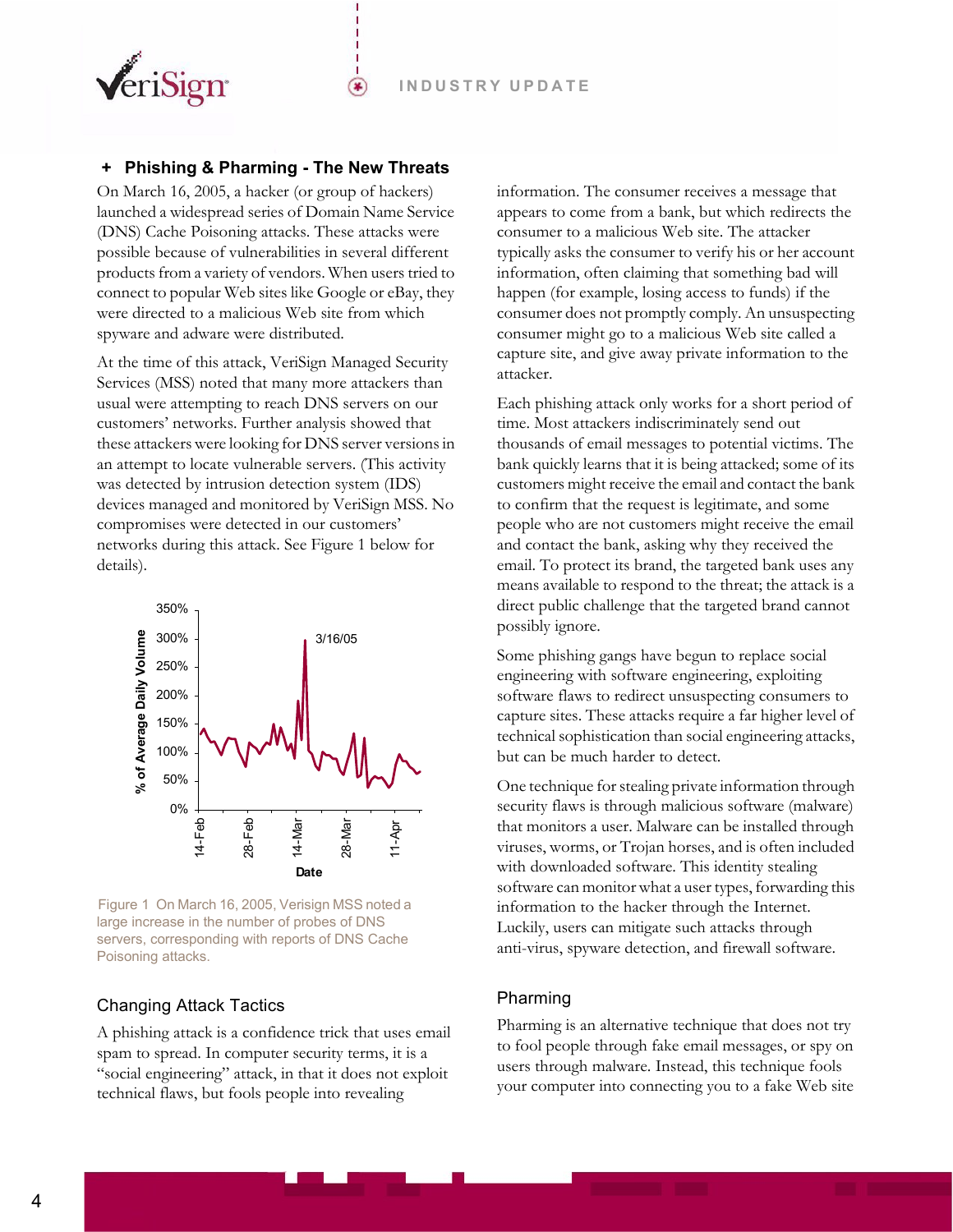

even when you enter the correct domain name information into your browser.

Like phishing attacks, an attacker sets up a capture site to collect identity information. But unlike a phishing attack, this technique does not require the user to follow a link in a fake email message. Instead, this technique exploits vulnerabilities in DNS servers to distribute fake address information.

 $(\bullet)$ 

The DNS infrastructure maps each domain name (such as bizybank.com) to an Internet Protocol address (such as 10.1.2.3). If the real bizybank.com Web site has the IP address 10.1.2.3, the attacker might set up a copy of the site at IP address 192.168.1.2. The attacker then manipulates the DNS infrastructure so that some bank customers are directed to the fake Web server (at 192.168.1.2) instead of the real Web site (10.1.2.3). Attacking the DNS in this way is known as DNS spoofing.

The simplest form of DNS spoofing attack is to send a request for a configuration change to the DNS registrar with which the targeted domain is registered.\* It is important for banks (and other parties that might be a target for this form of attack) to ensure that their DNS registrar implements effective authentication and security measures to guard against these attacks.

Another form of DNS spoofing attack targets a part of the DNS infrastructure known as a caching server. The DNS is one of the most heavily used components of the Internet infrastructure: every time a user tries to connect to a new host using a domain name, their computer looks up the IP address through DNS. Every day, VeriSign responds to over 15 billion queries for the .com and .net top level domains (TLDs), but computers resolve many, many more addresses each day. To improve performance for end users and provide a more robust and resilient Internet infrastructure, most ISPs and many companies operate their own DNS caching servers. End users ask the local caching server to resolve domain names to IP addresses. These local servers store responses from other DNS servers (usually for a fixed period of time), responding to user requests locally, and thus more efficiently.

For example, suppose that BigISP.com has a million customers, several thousand of whom bank with bizybank.com. Each customer connects to the global DNS infrastructure through the local DNS caching server. The first time a customer visits the bizybank.com Web site, the DNS caching server contacts the global DNS system to obtain the IP address for bizybank.com. The result of the query is also stored in the DNS server cache. The next time a customer visits the bizybank.com Web site the DNS caching server returns the stored result.

Properly implemented, the use of DNS caching servers enables the exceptional robustness, reliability, and efficiency of the DNS. Answering queries from the local cache provides a faster response and reduces Internet congestion. Unfortunately, some DNS server software versions have flaws that allow an attacker to introduce false information into a DNS caching server. By exploiting these flaws, an attacker can cause the DNS caching server to return false information and direct a user to a malicious site ([Figure 2\)](#page-4-0).



<span id="page-4-0"></span>Figure 2 DNS caching server

<sup>\*.</sup> For a report on a successful prosecution of this form of DNS spoofing see http://www.usdoj.gov/criminal/cybercrime/racinePlea.htm. The defendant was ultimately sentenced to 1000 hours of community service and a fine of \$2,000.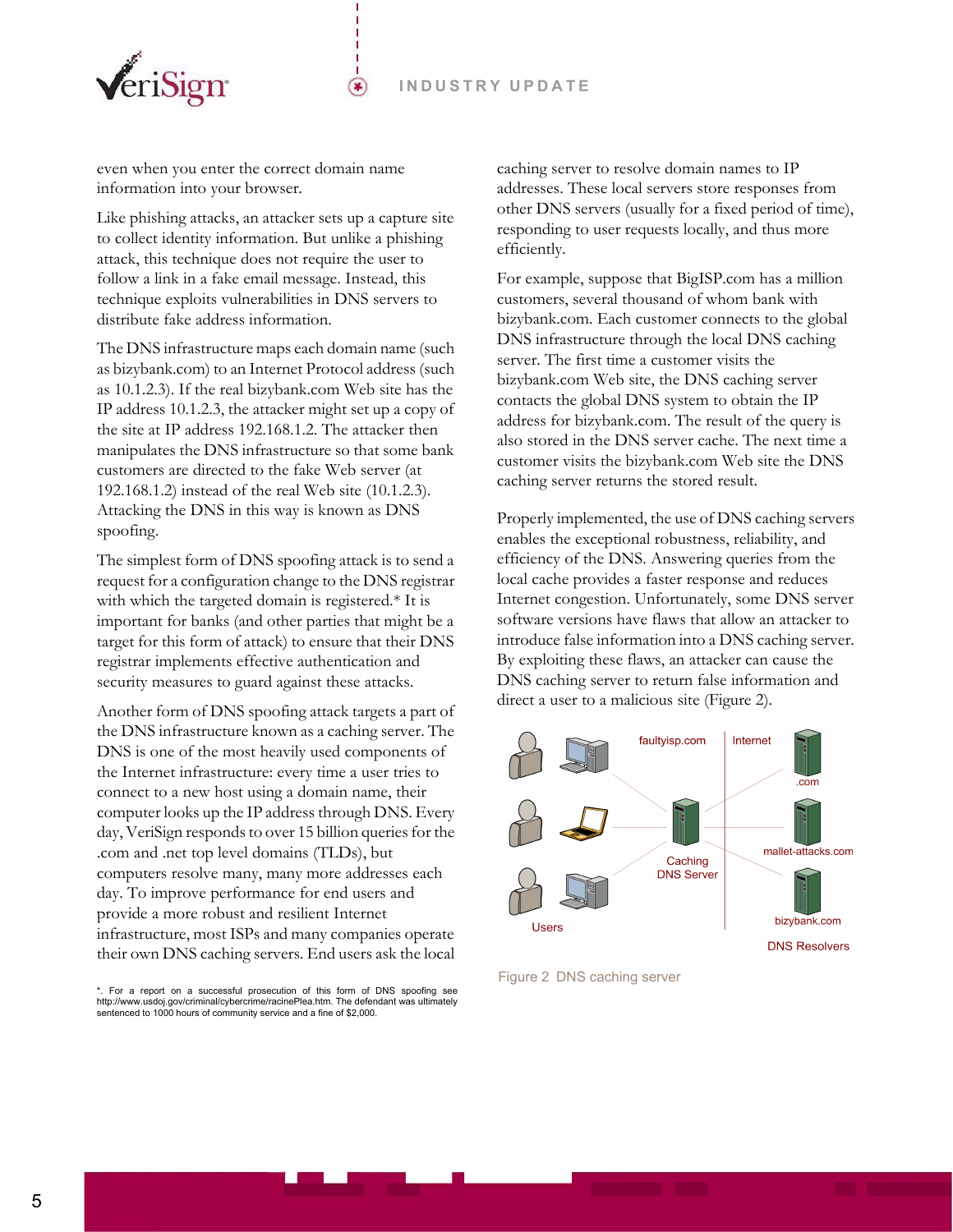

## **Example of a DNS Spoofing Attack**

Mallet wants to direct traffic to his fake Web site for www.bizybank.com, and the IP address of this site is 193.168.42.69.

 $(\bullet)$ 

- **1** Mallet registers the domain name mallet-attacks.com and sets up a DNS server for it.
- **2** Mallet sends out spam emails that advertise www.mallet-attacks.com.
- **3** Alice, a customer of faultyisp.com, receives the spam and clicks on the link to visit www.mallet-attacks.com.
	- **a** Mallet's DNS server returns information for both www.mallet-attacks.com and false information that gives the IP address of www.bizybank.com as 193.168.42.69.
	- **b** The DNS caching server at faultyisp.com accepts the IP address information for www.bizybank.com and stores it in its cache.
- **4** Anyone who uses the faultyisp.com DNS caching server and attempts to visit www.bizybank.com will be directed to the fake site.

# <span id="page-5-0"></span>Stopping Pharming

Much has been written about the need for user education to prevent phishing attacks. Unfortunately, diligent end users can still be victims of pharming

attacks. Pharming attacks target the network infrastructure, so network managers, not end users, have the primary responsibility for preventing this type of attack.

The Secure Socket Layer (SSL) protocol is designed to protect against this form of attack. The attacker cannot cause the SSL padlock security icon to appear unless they know the private key corresponding to the digital certificate for the BizyBank site. Unfortunately a consumer can only check that they are on the real BizyBank site if the bank protects their entire site with SSL security. Some banks only enable SSL security after the customer has entered their username and password; by the time the SSL padlock icon appears, it is, sadly, often too late.

#### For Immediate Action

Like the traditional email phishing attack the pharming attack exploits vulnerabilities in the Internet infrastructure. Unlike the vulnerability exploited in the email phishing attack, the vulnerabilities being exploited in the pharming attack were anticipated in the design of the DNS system and are largely addressed by existing technology. Furthermore, deployment of this existing technology is considerably easier than attempting to change the email infrastructure. The Internet has a billion users and educating each user to be on their guard against phishing attacks or persuading them to upgrade their email software to versions that resist phishing attacks can be a long and difficult process. The number of DNS administrators is considerably smaller and, unlike the users, they have accepted a duty of care for the infrastructure they maintain.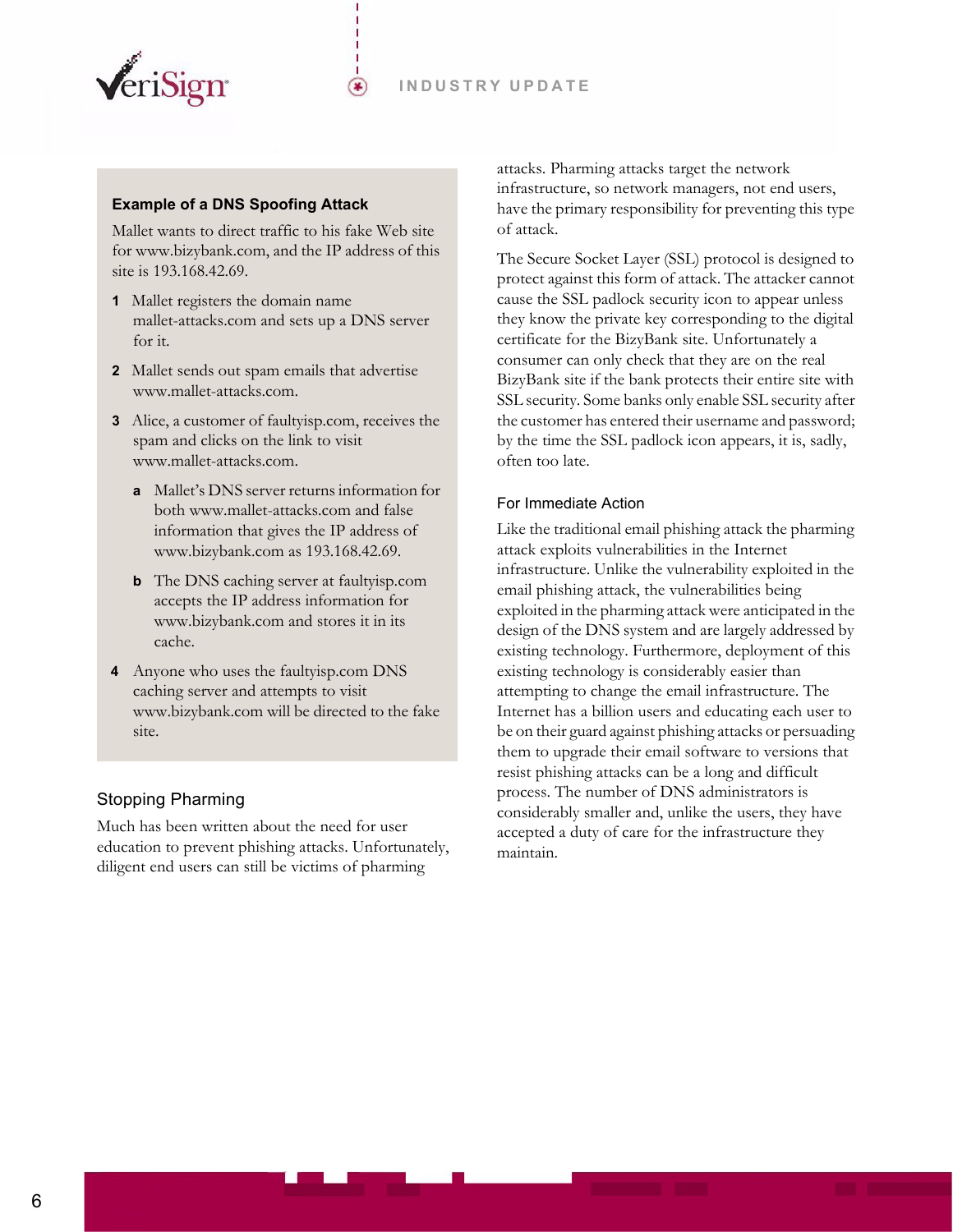

#### **Steps for Preventing Phishing and Pharming Attacks**

⊕

Banks and other parties that are likely to be the subject of a pharming attack should:

- Ensure that all pages that contain a form for entry of username and password data are SSL secured.
- Ensure that their DNS domain names are 'locked' by their registrar to prevent unauthorized modification or transfer.

All network administrators should:

 Ensure that all DNS Server software is up-to-date and configured securely.

IT Auditors should:

 Verify that their clients have implemented these safeguards.

Software Providers should:

Perform a code audit to determine whether products contain DNS code, and if so, audit the code for cache poisoning vulnerabilities.

The following DNS Server Software is considered secure:

- Windows® 2003 DNS Server
- Windows® NT 4.0 with SP4\* provided the SecureResponses Registry key is set to the value 1
- BIND release 9

The following DNS Server Software has known vulnerabilities and should be upgraded:

- BIND 8.4.3 and earlier
- Windows NT 4.0 prior to SP2

. SP4 for NT 4.0 includes a patch to enable checking of DNS responses but this checking is not enabled by default. To enable checking the registry key<br>SecureResponses must be set to 1. For more information see<br>http://support.microsoft.com/default.aspx?scid=kb;en-us;241352

## DNSSEC Deployment Planning

Deployment of existing security measures provides a high degree of resistance to pharming attacks but cryptographic authentication techniques provide a higher level of assurance. The DNS Security (DNSSEC) specification is an IETF proposed standard for using cryptography to secure the DNS.

The fact that organized criminals are exploiting DNS security vulnerabilities for criminal profit creates new urgency for deployment of a comprehensive cryptographic security infrastructure for the DNS. It is vital therefore that DNS infrastructure providers and software providers ensure that this infrastructure can be deployed as expeditiously as possible.

## Takedown Response

Both phishing and pharming attacks require a capture site for collecting use information. An effective method for stopping phishing attacks is to ask the ISP hosting the capture site to remove the site. The same approach (taking down capture sites) can be used to stop pharming attacks.

The first step in taking down a capture site is to locate the server hosting the site. In phishing attacks, it is simple to find the capture site: it is listed in the phishing email. But it can be more difficult to find the capture site in a pharming attack. ISPs will need to develop new reporting infrastructure to aid in identifying pharming capture sites. DNS spoofing attacks propagate information by sending false information to DNS servers. One method for identifying capture sites when they appear is to look for this irrelevant, unsolicited information on DNS servers.

# <span id="page-6-0"></span>Secure Internet Letterhead

The solution to the pharming problem is to eliminate certain vulnerabilities in the Internet DNS infrastructure that are the result of software errors. The solution to the traditional phishing attack is to eliminate vulnerabilities in email clients and Web browsers that are the result of design oversights; these are much harder to solve but the sooner we start the sooner the work will be completed.

The first design oversight is the lack of an authentication infrastructure for email. An attacker can impersonate anyone they choose. In particular they can impersonate a business that a consumer already trusts (such as a bank) and use the trusted reputation as their own.

The second design oversight, and one that is shared by all Internet applications, is that the mechanisms used to communicate authentication information to the user are inadequate. Only a small proportion of Internet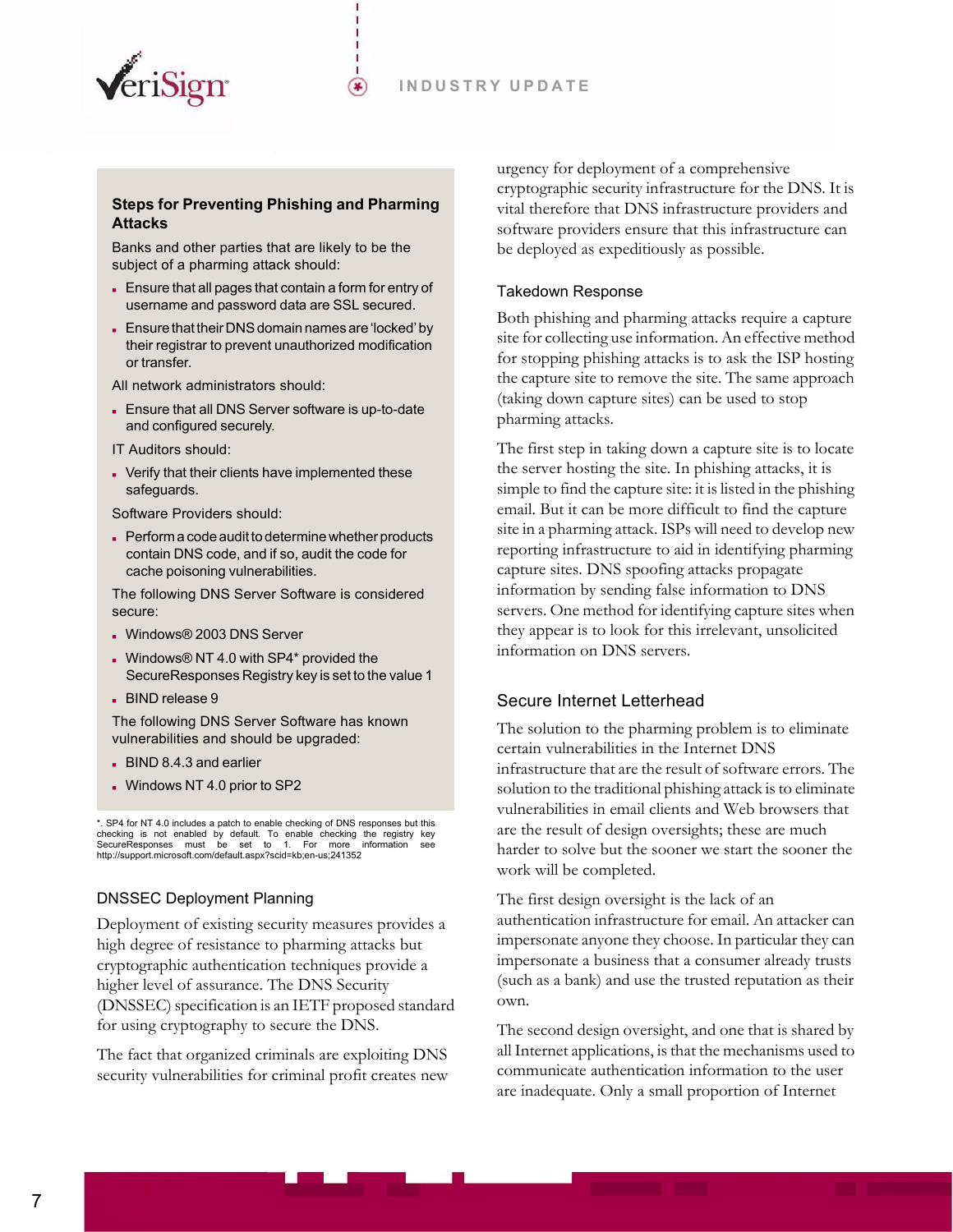

users know that they should look for the padlock icon before entering sensitive information into a Web form. Of this proportion an even smaller number know that it is necessary to click on the padlock icon to find out the real identity of the certificate holder. The proportion who do so on a regular basis is even smaller still.

 $(\bullet)$ 

Considerable attention was paid to the problem of how the business should authenticate customers, but the equally important question of how the customers should authenticate the business has received far less attention than it deserves.

Digital Certificates provide a secure means of authenticating the bank to the consumer, but considerable advances are needed in the presentation of security information to users to make this authentication effective against phishing fraud. The padlock icon that many browsers display only tells the users when encryption is being used. In order to confirm the identity of the site being visited the user must click on the padlock icon and verify that the X.509v3 Subject identity is correct and the certificate issuer is trustworthy.

In the real world few consumers know what an X.509v3 Subject identity is, let alone how to use one to authenticate a business Web site. Instead, consumers recognize businesses by their brands: a mechanism that is familiar and immediate. The idea behind Secure Internet Letterhead is to provide a secure and reliable means of using the same cue to verify the authenticity of brands in cyberspace.

In place of displaying the padlock icon, a browser enabled with Secure Internet Letterhead displays the company brand. This allows the user to immediately see where they are. If they are used to seeing the brand on the bank Web site they are much more likely to know to be cautious when it is absent.

In order for Secure Internet Letterhead to be secure it must not be possible for an attacker to impersonate it. This means that the browser must implement appropriate security measures and a trusted third party must verify ownership of the brand logo used.

Eventually businesses will likely use Secure Internet Letterhead in every form of official communication over the Internet. Just as every official company letter is written on official company letterhead, every official company email will carry Secure Internet Letterhead, as will every Instant Message, telephone call, and Web site ([Figure 3\)](#page-7-0).

<span id="page-7-0"></span>

Figure 3 Secure Internet Letterhead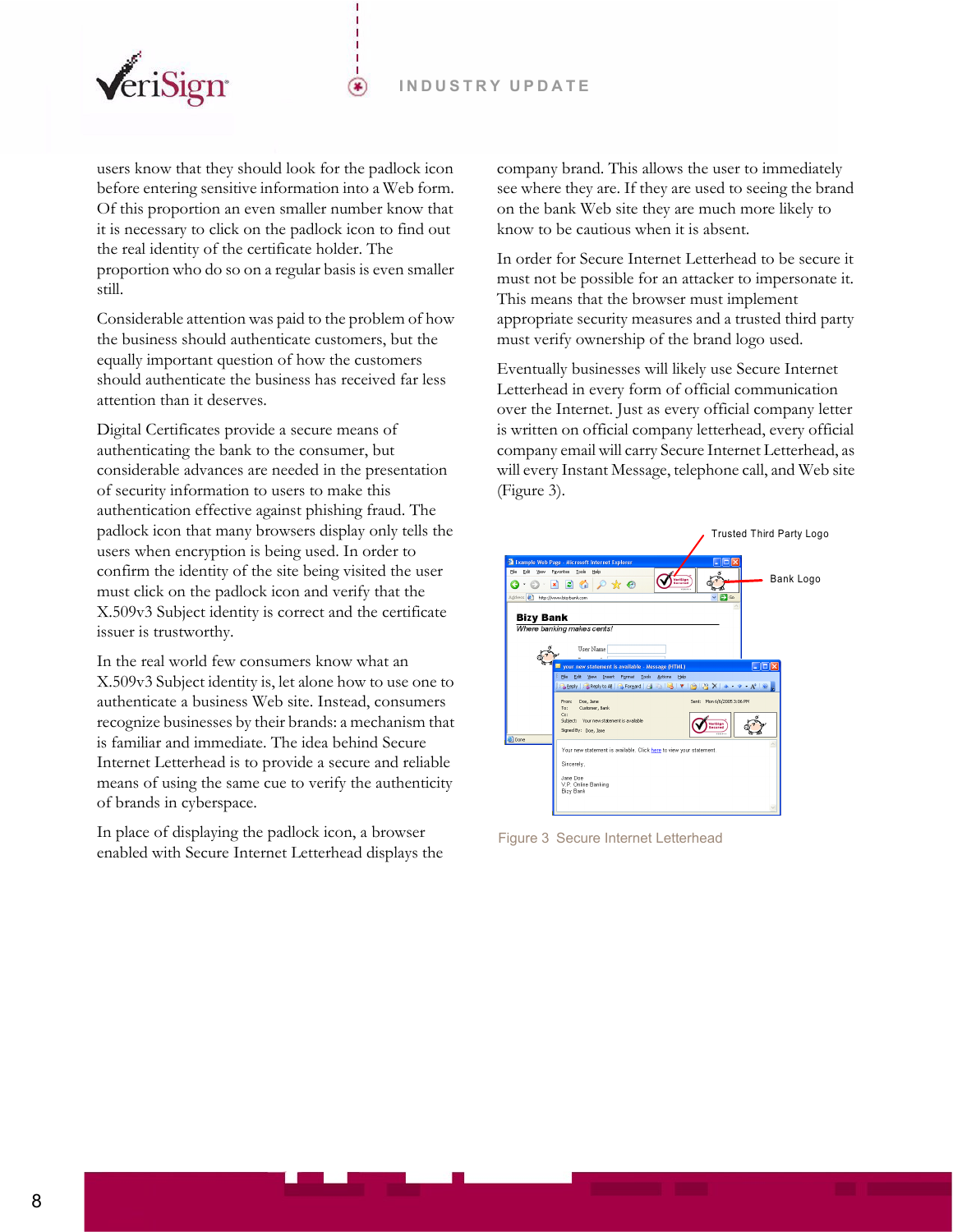

## <span id="page-8-0"></span>**Internet Commerce and Fraud**

In tracking the growth of over 135,000 merchants over the past 12 months, VeriSign has observed rapid growth in Internet commerce. Using the second quarter of 2004 as a base line, the number of transactions increased by 30 percent over the past year. The average transaction value increased four percent from \$144 in the fourth quarter of 2004 to \$150 in the first quarter of 2005 [\(Figure 4\)](#page-8-1).

⊕



<span id="page-8-1"></span>Figure 4 Data Trends for Internet Usage

During the first quarter of 2005, most fraudulent transactions were actually from the United States, Canada, and the United Kingdom, as shown in the following table. A criminal might find it easier to defraud a US merchant from overseas, but committing fraud from the United States, the United Kingdom, or Canada also has some advantages. First, the number of computers with broadband connections is very large in these countries, so many potential criminals have easy access to the internet. Secondly, many of these computers have been compromised with bots, Trojan

horses, or worms, enabling a criminal to use them as an anonymous proxy to commit fraud.

|  |  |  |  |  |  | Top countries by volume of fraudulent transactions |  |  |
|--|--|--|--|--|--|----------------------------------------------------|--|--|
|--|--|--|--|--|--|----------------------------------------------------|--|--|

| <b>Rank</b>    | <b>Country</b>         | % Fraudulent<br><b>Transactions*</b> |  |  |
|----------------|------------------------|--------------------------------------|--|--|
| 1              | <b>United States</b>   | 84.9%                                |  |  |
| $\overline{2}$ | Canada                 | $5.2\%$                              |  |  |
| 3              | <b>Great Britain</b>   | 1.1%                                 |  |  |
| 4              | Australia              | $0.9\%$                              |  |  |
| 5              | Germany                | 0.9%                                 |  |  |
| 6              | Japan                  | 0.7%                                 |  |  |
| 7              | Romania                | $0.4\%$                              |  |  |
| 8              | Israel                 | $0.4\%$                              |  |  |
| 9              | Mexico                 | 0.4%                                 |  |  |
| 10             | Ghana                  | 0.3%                                 |  |  |
|                | <b>Other Countries</b> | 4.8%                                 |  |  |

\*. The country of origin is determined by IP Address used in the payment transaction. It is possible that hackers use proxies or break into ISP infrastructure in other countries to hide their true origin.

During the first quarter of 2005, most attacks focused on a few vulnerabilities: buffer overflows in unpatched Microsoft SQL Server installations, buffer overflows in the Windows LSASS module, and unprotected Windows file shares, as shown in the table on the next page.

The attacks focused on NETBIOS SMB file sharing are especially interesting because the many bots use these vulnerabilities to propagate. See the next section for more information on bot networks.

A network administrator can easily protect against these attacks by keeping their security patches up to date, using a firewall to control access to their networks, and by not exposing unnecessary services to the Internet.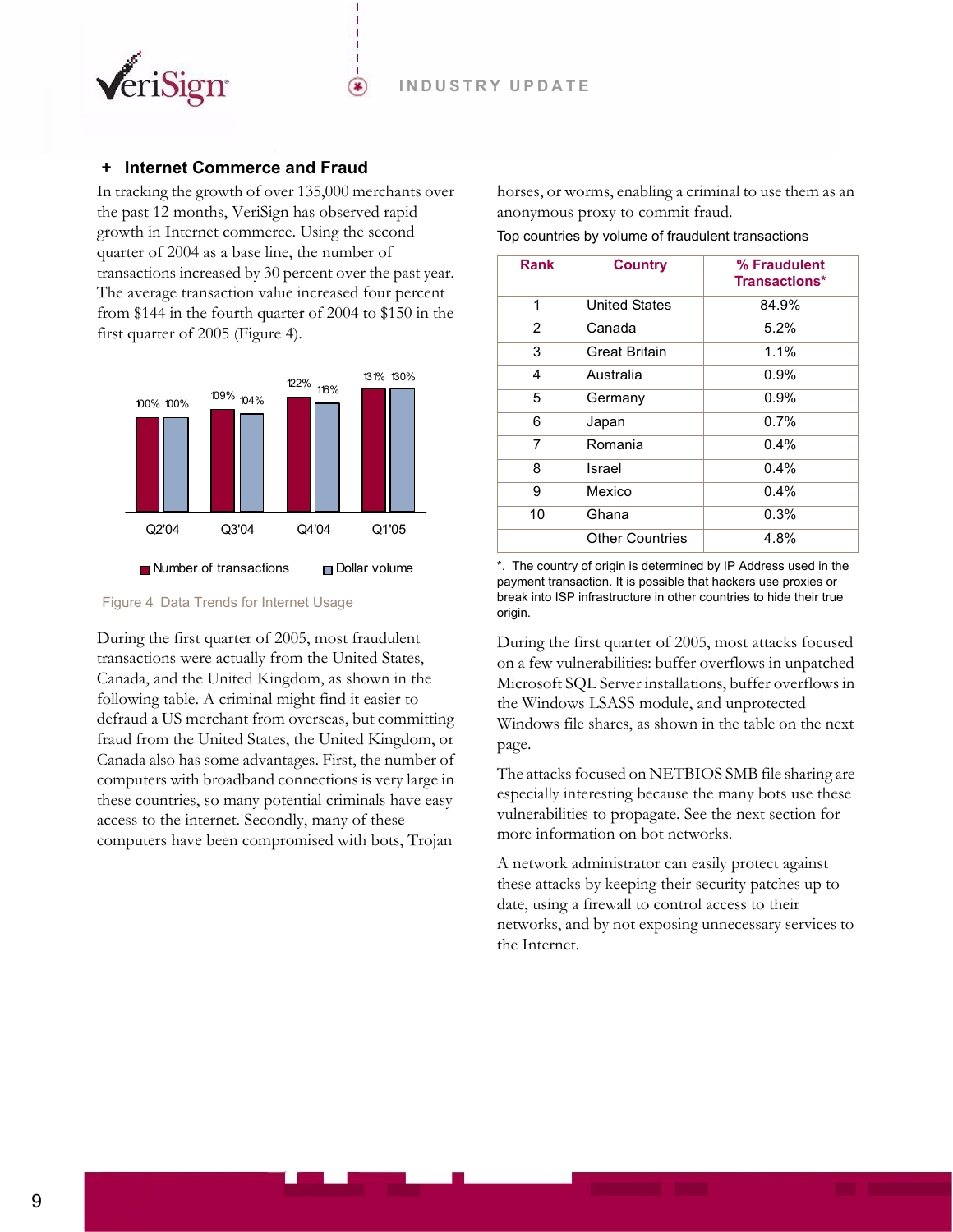

⊕

#### Attacks seen from January to March 2005

| <b>Rank</b>    | <b>January 2005</b>                                                             | <b>February 2005</b>                                     | <b>March 2005</b>                                                                                  |
|----------------|---------------------------------------------------------------------------------|----------------------------------------------------------|----------------------------------------------------------------------------------------------------|
| 1              | MS-SQL version overflow attempt                                                 | MS-SQL version overflow attempt                          | MS-SQL version overflow attempt                                                                    |
| $\overline{2}$ | WEB-MISC PCT Client_Hello<br>overflow attempt                                   | <b>WEB-MISC PCT Client Hello</b><br>overflow attempt     | WEB-MISC PCT Client Hello overflow<br>attempt                                                      |
| 3              | WEB-MISC admin.php file upload<br>attempt                                       | WEB-MISC admin.php file upload<br>attempt                | NETBIOS SMB-DS IPC\$ share unicode<br>access                                                       |
| $\overline{4}$ | NETBIOS SMB-DS IPC\$ share<br>unicode access                                    | WEB-CGI htsearch arbitrary<br>configuration file attempt | Client_Hello with pad Challenge Length<br>overflow attempt                                         |
| 5              | NETBIOS SMB-DS DCERPC LSASS<br>DsRolerUpgradeDownlevelServer<br>exploit attempt | MS-SQL:REG-STACK                                         | EXPLOIT SSLv2 Client_Hello Challenge<br>Length overflow attempt                                    |
| 6              | WEB-MISC SSLv3 invalid<br>Client Hello attempt                                  | NETBIOS SMB-DS IPC\$ share<br>unicode access             | WEB-MISC SSLv3 invalid Client Hello<br>attempt                                                     |
| $\overline{7}$ | NETBIOS SMB-DS C\$ share<br>unicode access                                      | MS:LSASS-ACCESS                                          | NETBIOS SMB-DS DCERPC LSASS<br>DsRolerUpgradeDownlevelServer<br>exploit attempt                    |
| 8              | MS:LSASS-ACCESS                                                                 | MS-SQL probe response<br>overflow attempt                | NETBIOS SMB-DS C\$ share unicode<br>access                                                         |
| 9              | WEB-MISC SSLv3 invalid data<br>version attempt                                  | WEB-MISC SSLv3 invalid<br>Client_Hello attempt           | MSRPC Popup Message                                                                                |
| 10             | NETBIOS SMB NTLMSSP invalid<br>mechtype attempt                                 | MSRPC_Popup_Message                                      | <b>NETBIOS SMB Data Service Session</b><br>Setup AndX request unicode username<br>overflow attempt |

## <span id="page-9-0"></span>Threats and Trends

For all of us who work in computer security, it was business as usual during the first five months of 2005. More security holes were found and subsequently patched in operating systems like Windows, Linux, Solaris, Mac OS, and Cisco IOS, in applications like Firefox, Internet Explorer, and in server software like MySQL, PHP, and Oracle. Additionally, more viruses and worms like Sober, MyDoom and Mytob spread among desktop machines. None of these events have been particularly memorable or newsworthy, partly because they happen so frequently, and partly because vendors' efforts at fixing security problems have been fairly effective.

However, a few security trends are worth noting.

#### **Convergence of internet crime techniques:**

As we discussed above, phishing gangs are becoming more sophisticated. There have been several incidents where domain name service vulnerabilities have been exploited to redirect users to different Web sites. Although we have not yet seen a full blown pharming attack designed to harvest user information, a skilled attacker could certainly exploit domain name service vulnerabilities for this purpose. We have also begun to see connections between bot networks, phishing, and pharming. A bot is a piece of malicious software that allows an infected computer to be controlled remotely, usually through an Internet Relay Chat (IRC) server. A bot receives commands through this server to do different things: propagate itself, open an anonymous Web or email proxy, launch denial of service attacks, or do just about anything else a computer can be told to do. Bots spread through different security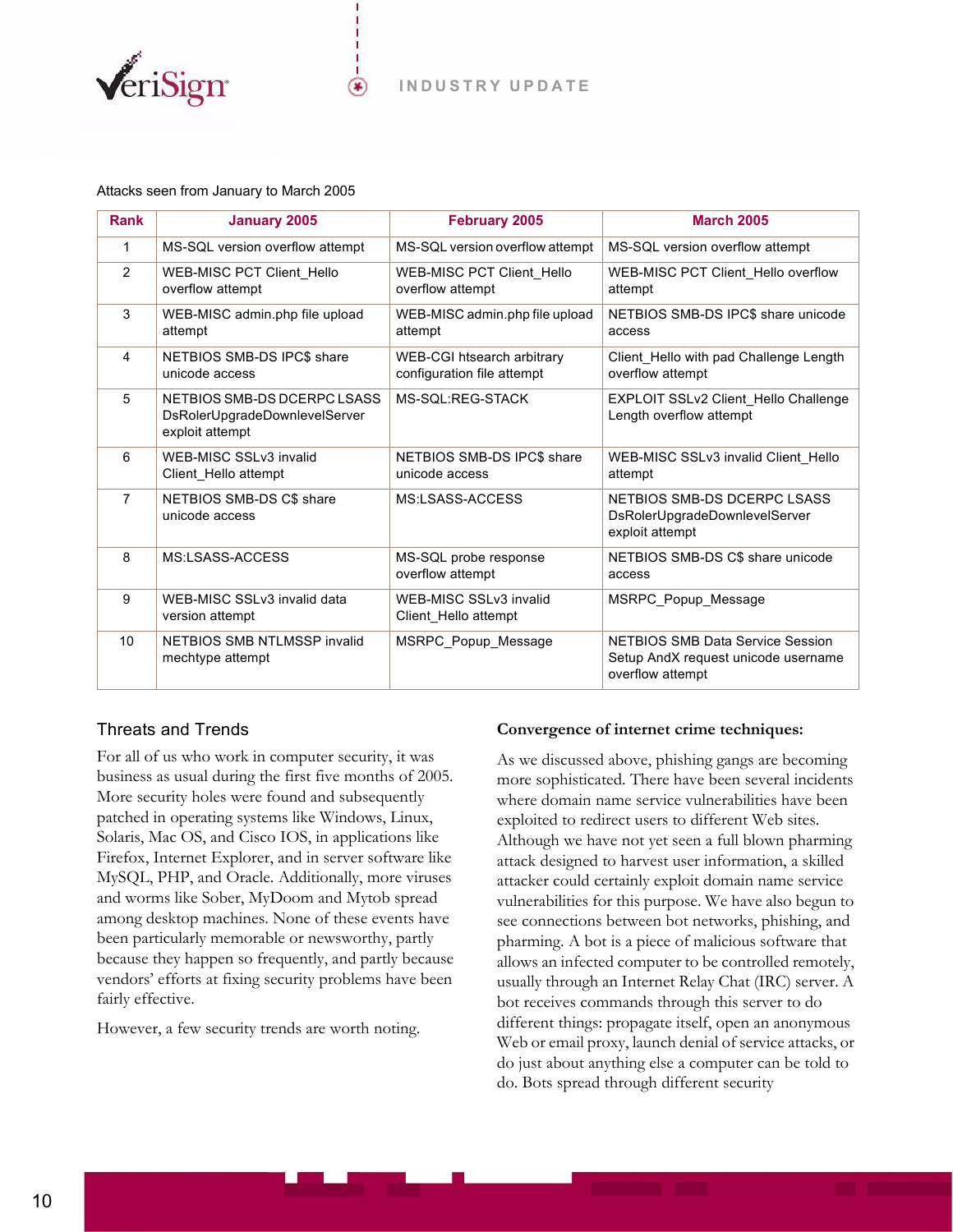

vulnerabilities, often by mechanisms for which patches are available through vendors. Most bots are Windows-based, but a few Linux bots have been found in the wild. Most bots are found on computers connected to broadband (cable or DSL) connections. Few computer users with infected hosts are aware that their computers are infected.

 $(\bullet)$ 

For years, we have seen criminal hackers amass networks of bots (sometimes thousands of hosts), and sell these to other criminal hackers who use these networks to launch denial of service attacks and blackmail Web site owners. But more recently, we have seen bot networks used for spamming and launching phishing attacks. Bots can be an ideal source for spam, or an excellent hosting site for a fake Web site. Access to bots is indirect and often anonymous, making it much more difficult to trace the perpetrator of an attack. Furthermore, because bots are plentiful and cheap, it can be very difficult for network operators to block access to malicious sites.

#### **Cell phone and Instant Messaging viruses:**

We have seen several instances where malicious software has propagated through non-traditional means, or infected non-traditional devices. The Cabir virus has begun to infect some mobile devices running the Symbian OS. Worms affecting Instant Messaging networks (specifically the Gabby.A worm) have disrupted service for Reuters and AOL, and the Bropia.A worm propagated over MSN Messenger.

#### **Data privacy leaks:**

During the first five months of 2005, we learned that several different large companies lost (or sold) detailed personal information about millions of people. Most notoriously, Choicepoint revealed that it had sold personal information on 400,000 Americans to a criminal ring engaged in identity theft, and Reed Elsevier (a subsidiary of Lexis Nexis) allowed information on 310,000 people to be accessed fraudulently. Bank of America lost a backup tape containing names and credit card numbers for 1.2 million government employees. Just last week, newspapers reported that personal data on 4 million consumers may have been exposed when UPS lost a shipment that Citigroup was sending to the Experian credit bureau. Credit card data on tens of thousands of customers was stolen from several major retailers, including BJ's Wholesale Club and Polo Ralph Lauren, prompting these retailers to sue their technology providers. Additionally, several banks contracted with a fake "deadbeat locator service" and collection agency called DRL Associates, disclosing private information on 676,000 people. (Interestingly, this gang did not care about the quality of the identity information. People with collection accounts have trouble obtaining more credit, so it's unlikely that this gang intended to use this information themselves. More likely, they were simply seeking identity information for sale on the black market.)

While the underlying causes of these incidents were quite different (improper customer screening, inadequate authentication and access control, insufficient physical security, and unnecessary data storage), the impact of each of these incidents was quite similar: personal information was improperly revealed at no fault of the customers.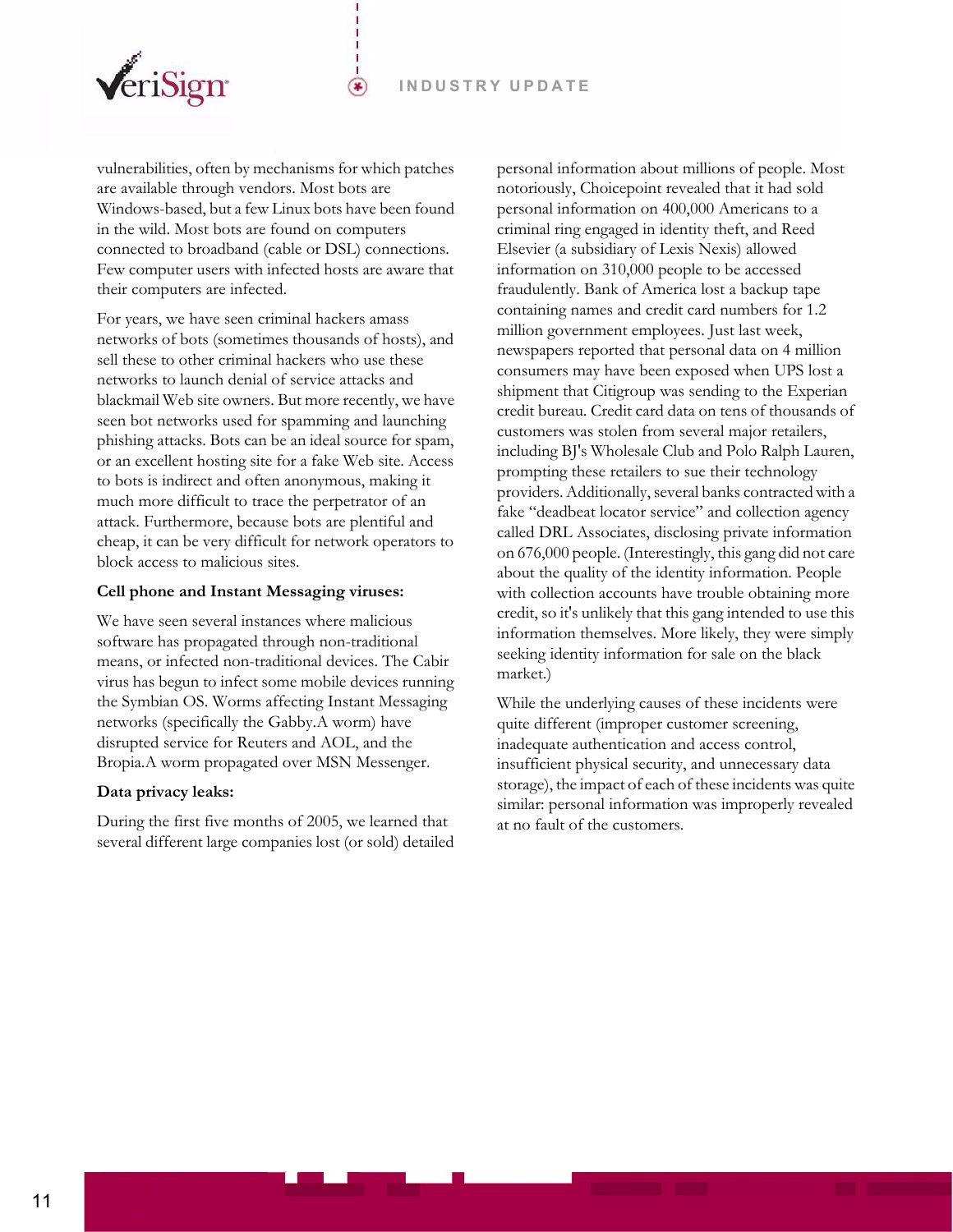

## <span id="page-11-0"></span>**Internet Usage**

#### <span id="page-11-1"></span>Growth in Domain Registration

In the first three months of 2005, the number of new .com domain name registrations grew by 29 percent over 2004, and the number of new .net domain name registrations grew by almost 23 percent, indicating that the demand for new domain names is accelerating [\(Figure 5\)](#page-11-5).

⊛



<span id="page-11-5"></span>Figure 5 Growth in domain name registration

In operating the generic Top-Level Domain Registries (gTLD) for .com and .net, VeriSign processed an average of 15 billion transaction per day during the first quarter of this year

## <span id="page-11-2"></span>Growth in SSL Certificates

The number of active VeriSign SSL Certificates has continued to grow over the past year; at the end of the first quarter, the number of active certificates was 12 percent greater than one year ago, as shown in the following table.

#### Total active VeriSign SSL Certificates worldwide

|         | 2005              |                 |          |         |
|---------|-------------------|-----------------|----------|---------|
| O1      | Q2                | Q3              | $\Omega$ | O1      |
| 414,092 | $ 430,243\rangle$ | 447,133 454,621 |          | 462.291 |

#### <span id="page-11-3"></span>Secured Seals Served

The number of VeriSign Secured seals delivered has continued to increase dramatically, growing by almost 225 percent over the past year [\(Figure 6](#page-11-6)). To learn [more about the VeriSign Secured Seal Program, please](http://seal.verisign.com)  [visit http://seal.verisign.com.](http://seal.verisign.com)



<span id="page-11-6"></span>Figure 6 Growth in Secured Seals

## <span id="page-11-4"></span>DNS Queries

The gTLD constellation servers answered approximately 400 billion Domain Name Service queries for .com and .net domain names during each of the first four months of 2005 ([Figure 7](#page-11-7)). VeriSign servers responded to 1.043 trillion queries during the first quarter of 2005, 14 percent greater than the 918 billion queries in the first quarter of 2004.



<span id="page-11-7"></span>Figure 7 Total monthly DNS Queries